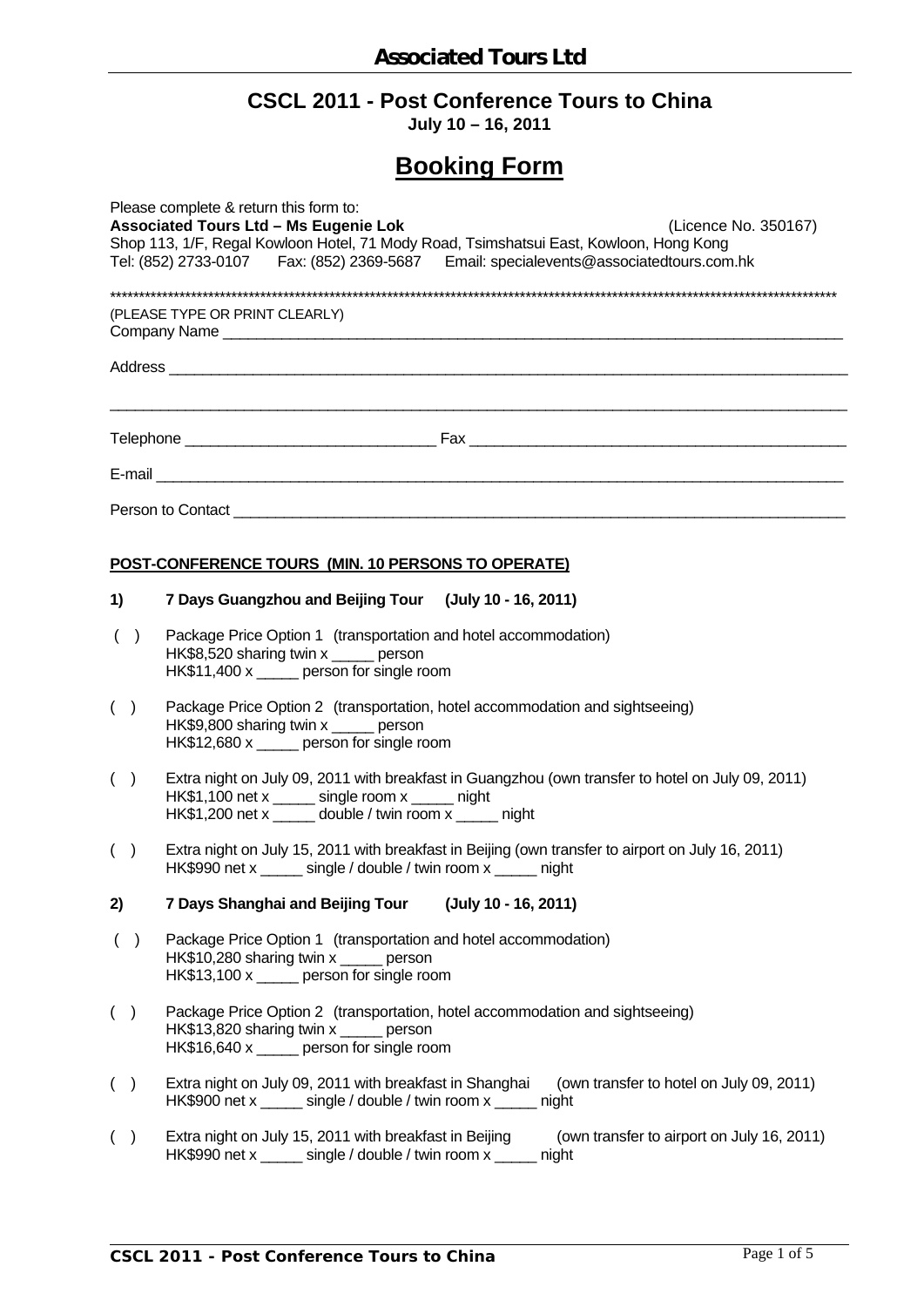## **Associated Tours Ltd**

| Name of Participant<br>(Full name same as passport and underline surname) |                                                                                                      |  |  |  |
|---------------------------------------------------------------------------|------------------------------------------------------------------------------------------------------|--|--|--|
|                                                                           |                                                                                                      |  |  |  |
|                                                                           |                                                                                                      |  |  |  |
|                                                                           |                                                                                                      |  |  |  |
|                                                                           | Sex __________ Date of Birth (DD/MM/YY) __________________ Nationality _____________________________ |  |  |  |
| Room Type : Single / Double / Twin (Non-smoking / Smoking)                |                                                                                                      |  |  |  |
| Special Meal <u>Special Adam</u>                                          |                                                                                                      |  |  |  |
|                                                                           |                                                                                                      |  |  |  |

( ) China Visa will be applied in own country.

### **RESERVATION AND PAYMENT**

**DEPOSIT:** A non-refundable & non-transferable deposit of **HK\$2,000 per person** will be charged to the following credit card **UPON BOOKING.** Reservation will not be processed without credit card details.

**BALANCE PAYMENT** will be charged to the following credit card by **JUNE 10, 2011** or reservation will be treated as cancelled and deposit forfeited.

| <b>Card Number</b> | Expiry Date (MM/YY) |  |
|--------------------|---------------------|--|
|                    |                     |  |

| Name of Cardholder |  |
|--------------------|--|
|                    |  |

Card Security Code

\* Visa/MasterCard – last 3 digits to the right of the signature strip. American Express – 4 digits on the front of credit card

Signature \_\_\_\_\_\_\_\_\_\_\_\_\_\_\_\_\_\_\_\_\_\_\_\_\_\_\_\_\_\_\_\_\_\_\_\_\_\_\_\_\_\_\_\_\_ Date

**\* Attached the both sides copy of the credit card.** 

#### **CANCELLATION POLICY**

\_\_\_\_\_\_\_\_\_\_\_\_\_\_\_\_\_\_\_\_\_\_\_\_\_\_\_

Cancellation notices must be in a written form and received at Associated Tours Ltd and the following cancellation charges will be applied:

Cancellation **Penalty** After confirmation **Deposit of HK\$2,000 per person** On or after June 10, 2011 100% of total prices NO REFUND for unused part of the tour due to break of the journey or NO SHOW.

#### **TOUR INFORMATION**

**1) 7 Days Guangzhou and Beijing Tour (July 10 – 16, 2011)** 

#### **Itinerary**

July 10, 2011 Sun Afternoon train from Hong Kong to Guangzhou. Arrive Guangzhou and transfer to hotel. No lunch & dinner.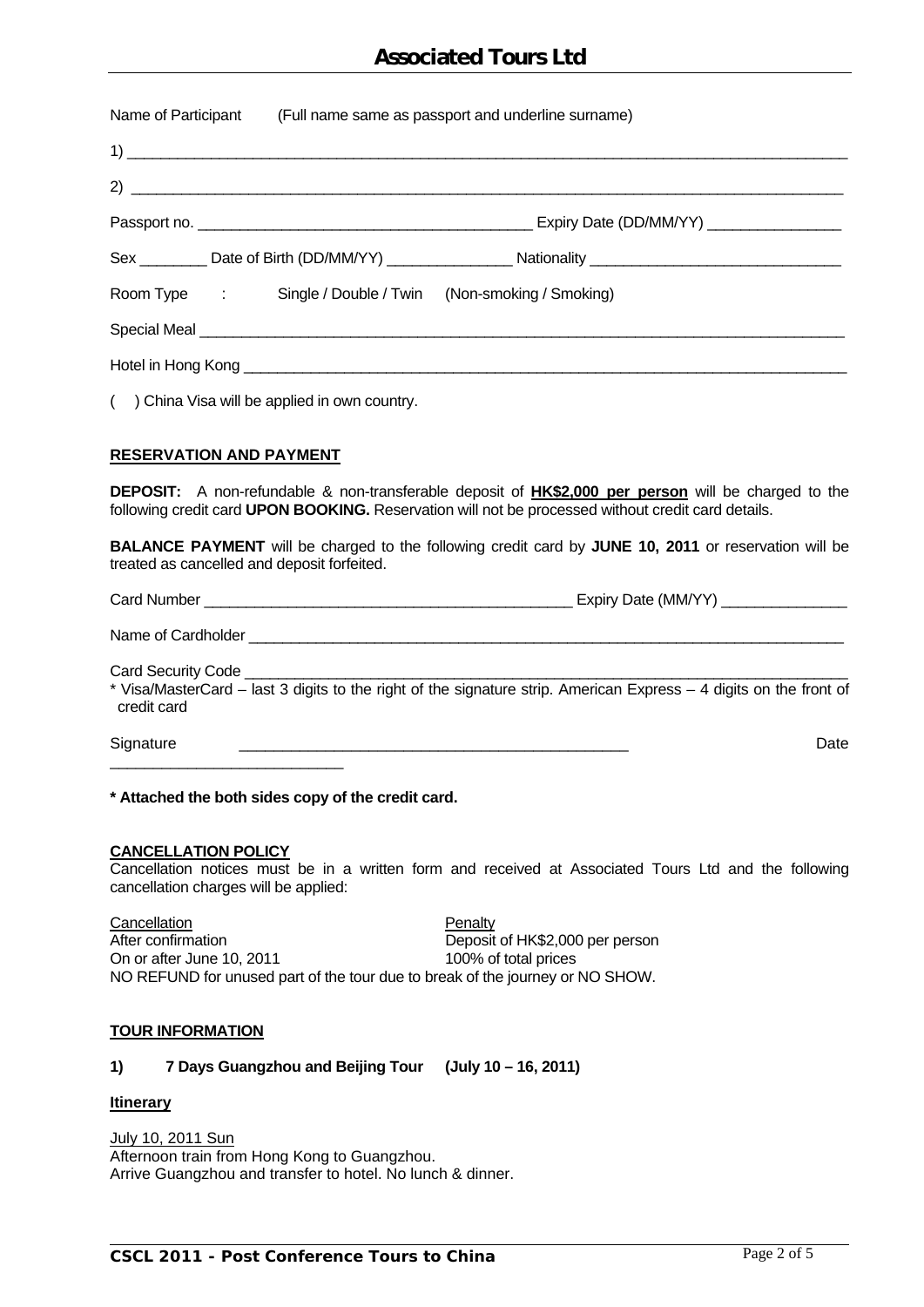July 11, 2011 Mon Breakfast in hotel. Full day tour to Five Ram Status, Dr Sun Yatsen Memorial Hall, Six Banyan Temple, Chen Clan Academy and Shamian Island with lunch. No dinner.

July 12, 2011 Tue Breakfast in hotel. Free day at leisure. No lunch & dinner.

July 13, 2011 Wed Breakfast in hotel. Departure transfer from hotel to airport for morning flight to Beijing. Arrive Beijing and transfer to hotel. Afternoon tour to Temple of Heaven with lunch. No dinner.

July 14, 2011 Thu Breakfast in hotel. Full day tour to Great Wall and Ming Tombs with lunch. No dinner.

July 15, 2011 Fri Breakfast in hotel. Full day tour to Forbidden City, Tiananmen Square and Summer Palace with lunch. No dinner.

July 16, 2011 Sat Breakfast in hotel. Departure transfer from hotel to airport for afternoon flight to Hong Kong. No lunch & dinner. END OF TOUR.

#### **Package Prices: (require a minimum of 10 persons to operate)**

#### **Option 1 : HK\$8,520 sharing twin per person HK\$11,400 per person for single room**

Includes:

- Arrival & departure transfers in Guangzhou & Beijing.
- Three nights with breakfast at a 4-star hotel in Guangzhou.
- Three nights with breakfast at a 4-star hotel in Beijing.
- Economy class train ticket for Hong Kong to Guangzhou.
- Economy class air ticket for flights Guangzhou-Beijing-Hong Kong.
- Airport tax, fuel charge and security charge are included.

#### **Option 2 : HK\$9,800 sharing twin per person HK\$12,680 per person for single room**

Includes:

- Arrival & departure transfers in Guangzhou & Beijing.
- Three nights with breakfast at a 4-star hotel in Guangzhou.
- Three nights with breakfast at a 4-star hotel in Beijing.
- Economy class train ticket for Hong Kong to Guangzhou.
- Economy class air ticket for flights Guangzhou-Beijing-Hong Kong.
- One full day sightseeing in Guangzhou with lunch & English speaking guide.
- Two full days sightseeing in Beijing with lunch & English speaking guide.
- One half day sightseeing in Beijing with lunch & English speaking guide.
- Airport tax, fuel charge and security charge are included.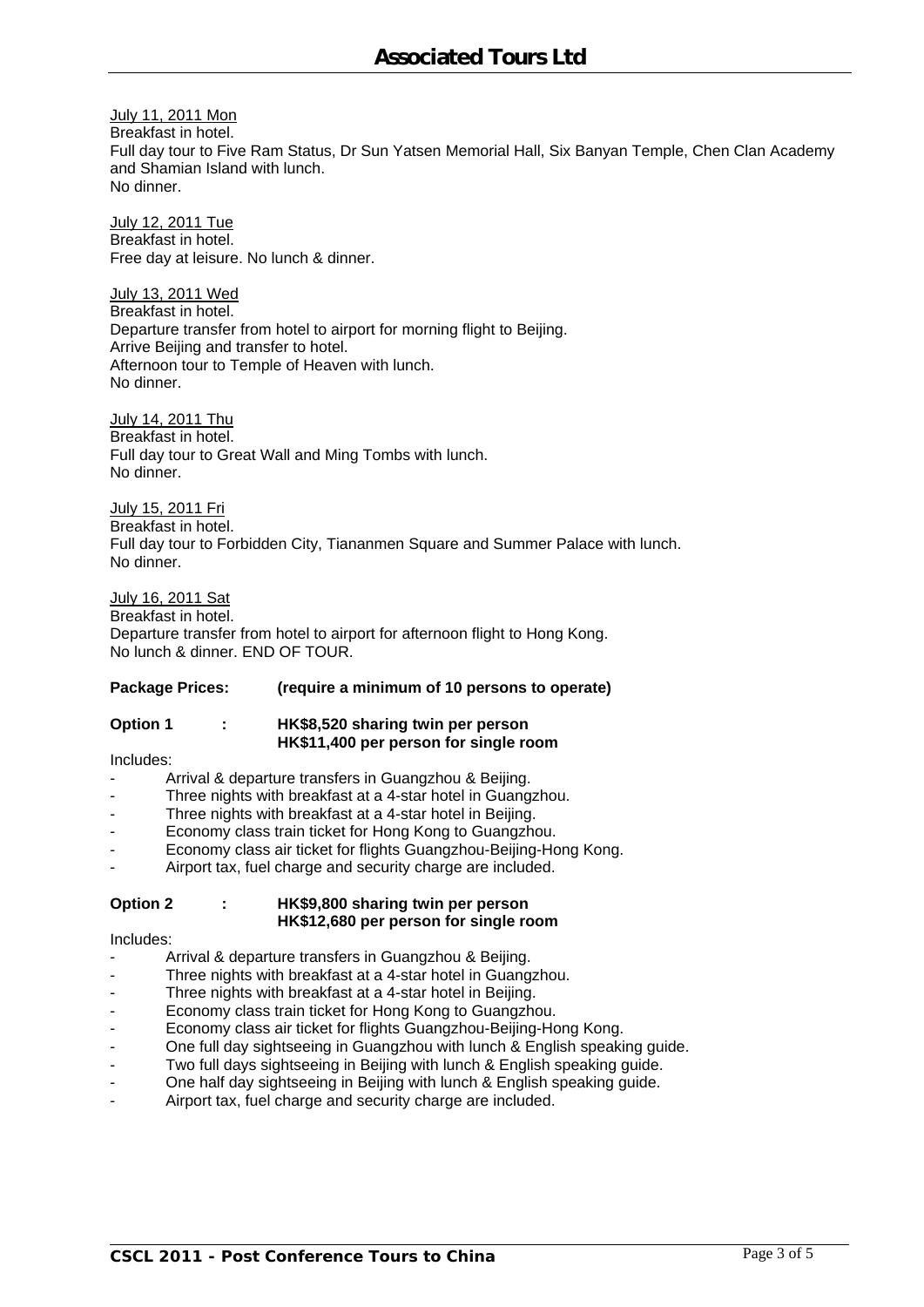**Extra night on July 09, 2011 with breakfast in Guangzhou (own transfer to hotel on July 09, 2011) HK\$1,100 net per single room per night HK\$1,220 net per double / twin room per night** 

**Extra night on July 15, 2011 with breakfast in Beijing (own transfer to airport on July 16, 2011) HK\$990 net per single / double / twin room per night** 

**2) 7 Days Shanghai and Beijing Tour (July 10 – 16, 2011)** 

**Itinerary:**

July 10, 2011 Sun Afternoon flight from Hong Kong to Shanghai. Arrive Shanghai and transfer to hotel. No lunch & dinner.

July 11, 2011 Mon Breakfast in hotel. Full day tour to The Museum, Yu Garden, Jade Buddha Temple, Cuixi Art Exhibition Center, enjoy Chinese tea with Chinese music, Nanjing Road or Xintiandi with lunch. No dinner.

July 12, 2011 Tue Breakfast in hotel. Full day tour to Lujiazui Finance and Trade Zone, The Pre-Expo Site and China Pavilion or Oriental TV Tower (3 balls) and walking along the Riverside Avenue Silk Factory, Huangpu River Cruise with lunch. No dinner.

July 13, 2011 Wed Breakfast in hotel. Departure transfer from hotel to airport for morning flight to Beijing. Arrive Beijing and transfer to hotel. Afternoon tour to Temple of Heaven with lunch. No dinner.

July 14, 2011 Thu Breakfast in hotel. Full day tour to Great Wall and Ming Tombs with lunch. No dinner.

July 15, 2011 Fri Breakfast in hotel. Full day tour to Forbidden City, Tiananmen Square and Summer Palace with lunch. No dinner.

July 16, 2011 Sat Breakfast in hotel. Departure transfer from hotel to airport for afternoon flight to Hong Kong. No lunch & dinner. END OF TOUR.

#### **Package Prices: (require a minimum of 10 persons to operate)**

### **Option 1 : HK\$10,280 sharing twin per person HK\$13,100 per person for single room**

Includes:

- Arrival & departure transfers in Shanghai & Beijing.
- Three nights with breakfast at a 4-star hotel in Shanghai.
- Three nights with breakfast at a 4-star hotel in Beijing.
- Economy class air ticket for flights Hong Kong-Shanghai-Beijing-Hong Kong.
- Airport tax, fuel charge and security charge are included.